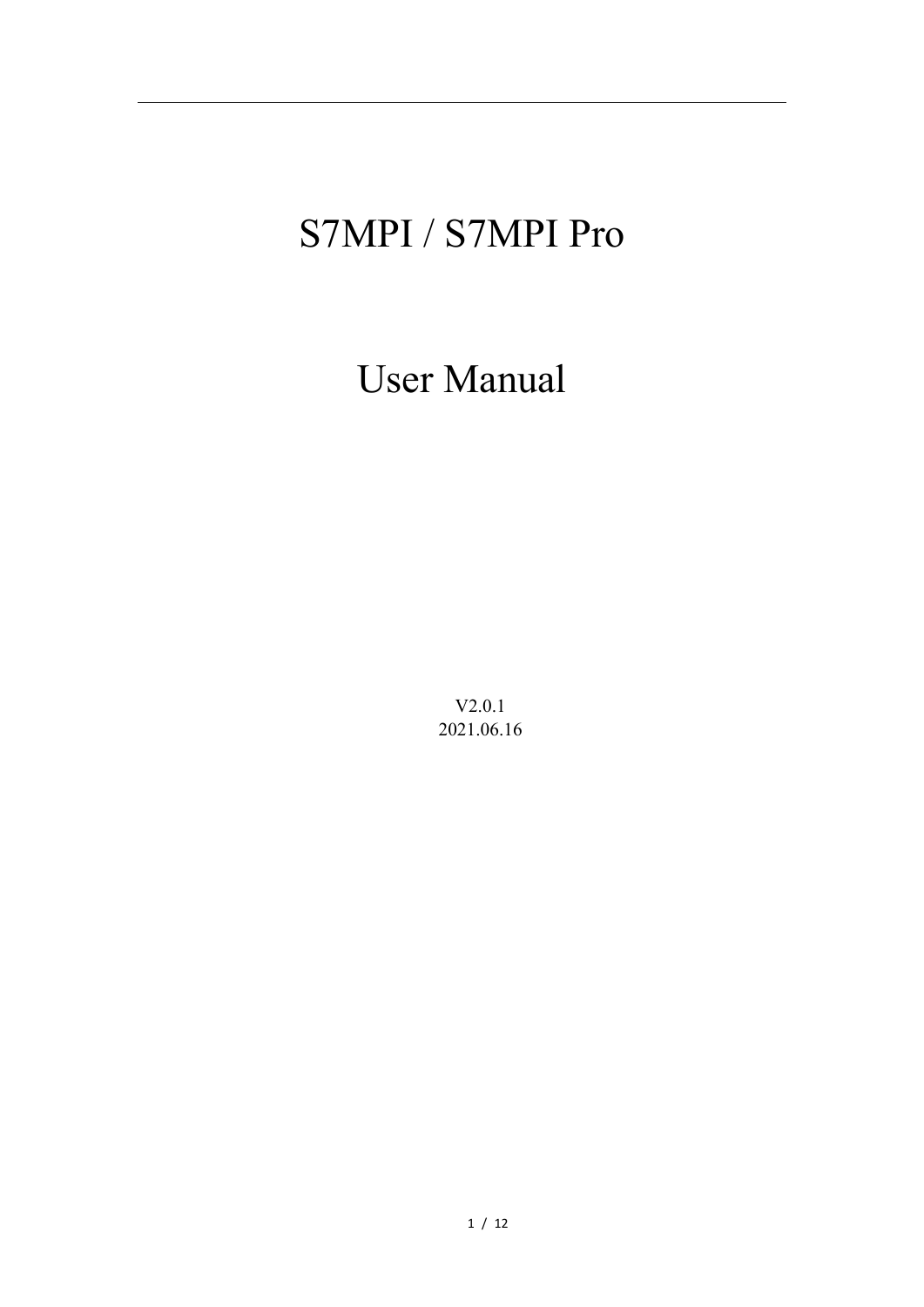## Content

| $\mathbf{1}$ . |  |
|----------------|--|
|                |  |
|                |  |
|                |  |
|                |  |
|                |  |
|                |  |
|                |  |
|                |  |
|                |  |
|                |  |
|                |  |
|                |  |
|                |  |
|                |  |
|                |  |
|                |  |
|                |  |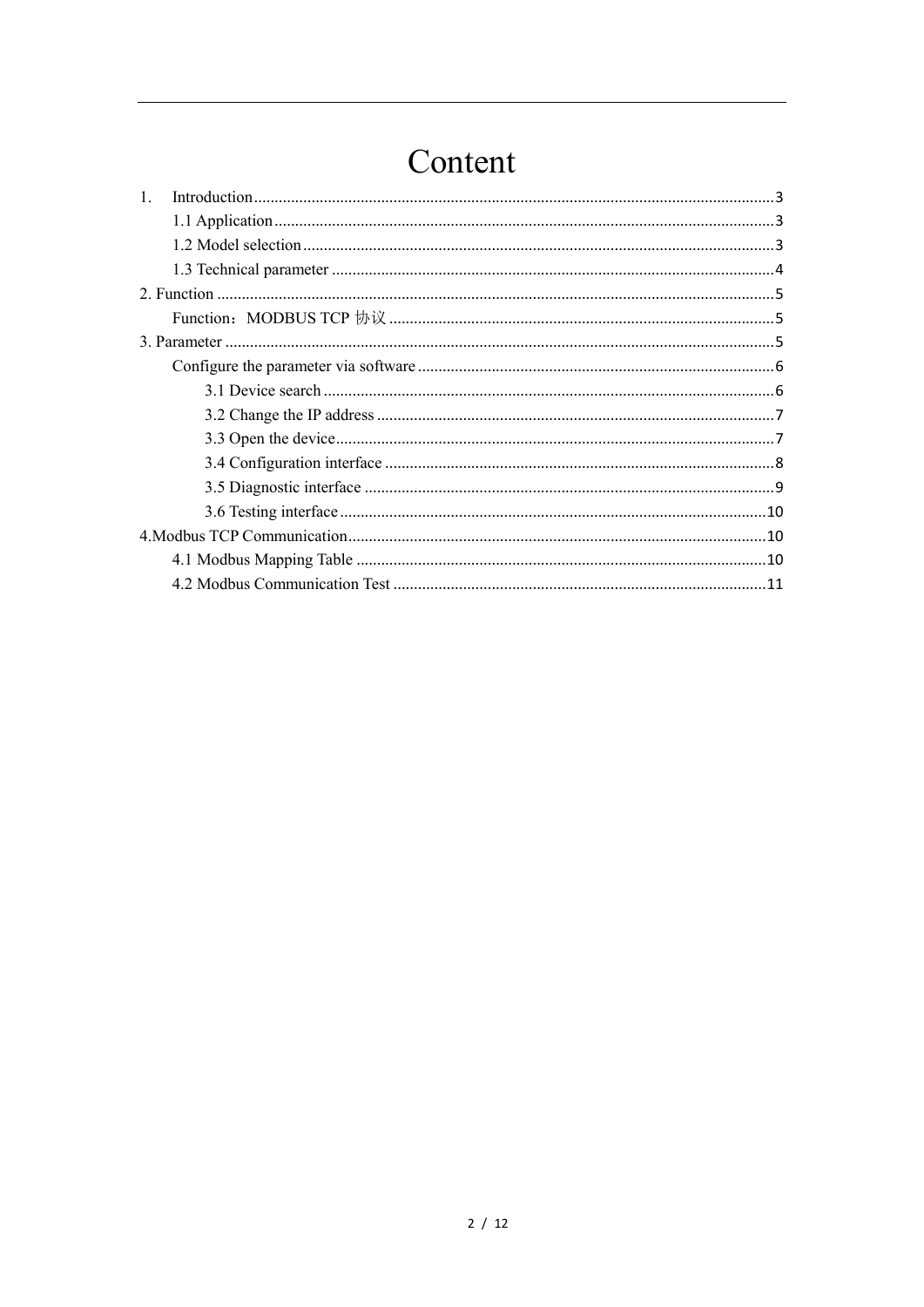#### <span id="page-2-0"></span>**1. Introduction**

It is used for Siemens S7300/400 series PLC Ethernet communication to replace the communication function of Siemens CP343 (Ethernet) and CP341 (Modbus).

#### <span id="page-2-1"></span>**1.1 Application**

The industrial communication bridge (hereinafter referred to as the bridge) mainly provides hardware support for the industrial equipment networking project, and it helps the upper terminal to collect the data of the underlying industrial equipment (mainly PLC, but not limited to PLC equipment) through Ethernet, and then it carries out statistics and analysis on these data.

 The bridge is specially designed for Siemens S7300/400 series PLC and supports Siemens 840D and other numerical control systems.

#### <span id="page-2-2"></span>**1.2 Model selection**

The bridge is divided into basic version and professional version, the models are S7MPI and S7MPI Pro (divided into straight-through type and bridge type).

 The Pro version includes all the features of the base version, but also adds Modbus master and slave function for the X2 extension (bridge-only support) and S7TCP & Modbus TCP client function for the Ethernet port.

The features of the Basic and Professional editions are as follows:

|                  | <b>Function</b>                 | S7MPI<br>(Basic) | <b>S7MPI PRO</b><br>Straight-through<br>(Pro) | <b>S7MPI PRO</b><br><b>Bridge</b><br>(Pro) |
|------------------|---------------------------------|------------------|-----------------------------------------------|--------------------------------------------|
|                  | Programming<br>debugging<br>and |                  |                                               |                                            |
|                  | (STEP7, TIA Portal)             |                  |                                               |                                            |
|                  | Configured software monitoring  |                  |                                               |                                            |
| Ethernet<br>Port | Modbus TCP server               |                  |                                               |                                            |
| <b>Function</b>  | S7TCP protocol                  |                  |                                               |                                            |
|                  | Open TCP protocol               |                  |                                               |                                            |
|                  | S7TCP client function           | $\times$         |                                               |                                            |
|                  | Modbus TCP client function      | $\times$         |                                               |                                            |
| X2               | <b>HMI</b> monitoring           | ٦                |                                               | $\times$                                   |
| Extension        | Modbus Master                   | $\times$         | $\times$                                      |                                            |
| <b>Function</b>  | <b>Modbus Slave</b>             | $\times$         | $\times$                                      |                                            |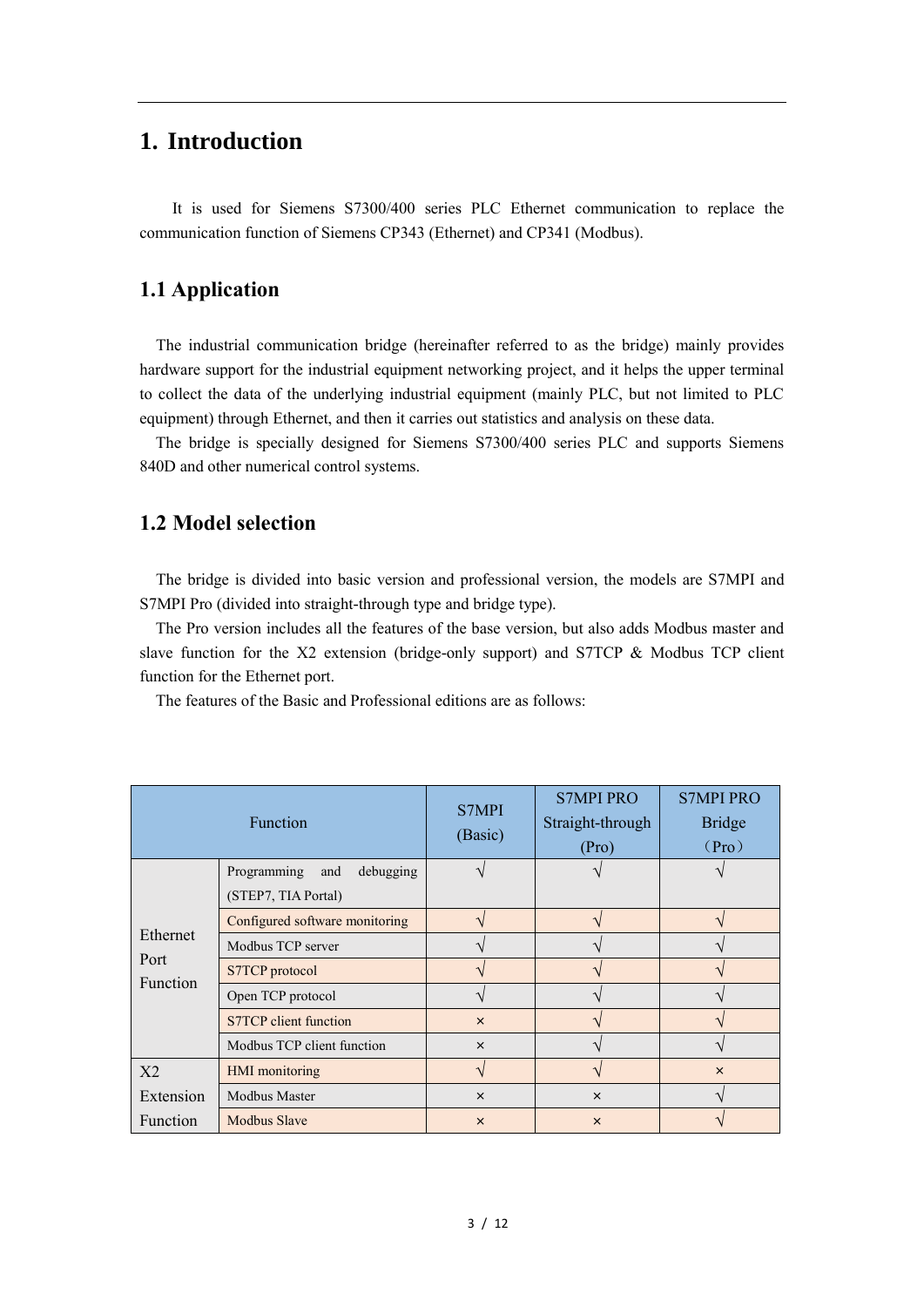## <span id="page-3-0"></span>**1.3 Technical parameter**

|                        | Product Name:              | Industrial communication bridge                                        |  |  |  |  |  |
|------------------------|----------------------------|------------------------------------------------------------------------|--|--|--|--|--|
| <b>Basic Parameter</b> | Product Type:              | S7MPI/S7MPI Pro                                                        |  |  |  |  |  |
|                        | Description:               | Siemens<br>S7-300/400,840<br>D<br>Ethernet<br>communications           |  |  |  |  |  |
|                        | Shell color:               | <b>Black</b>                                                           |  |  |  |  |  |
|                        | Communication<br>LED:      | Pwr/Bus                                                                |  |  |  |  |  |
| Appearance             | Ethernet indicator<br>LED: | Link/Active                                                            |  |  |  |  |  |
|                        | Reset Button:              | Reset                                                                  |  |  |  |  |  |
|                        | Size $(L*W*H)$ :           | 65*30*17mm                                                             |  |  |  |  |  |
|                        | Weight:                    | 60 <sub>g</sub>                                                        |  |  |  |  |  |
|                        | Installation:              | Communication port plug - in type                                      |  |  |  |  |  |
| Power                  | Power Method:              | PLC Direct power/external power supply from<br>communication port DIP2 |  |  |  |  |  |
|                        | Voltage:                   | 24VDC/100mA                                                            |  |  |  |  |  |
|                        | Interface Type:            | (RS485)<br>DSUB9F                                                      |  |  |  |  |  |
| Com1                   | Transmission<br>Speed:     | 9.6/19.2/187.5K/500K/1.5M BPS                                          |  |  |  |  |  |
|                        | Protocol:                  | <b>MPI/PROFIBUS</b>                                                    |  |  |  |  |  |
|                        | Device supported:          | Siemens S7300/400 PLC                                                  |  |  |  |  |  |
|                        | Interface Type:            | DSUB9M<br>(RS485)                                                      |  |  |  |  |  |
| Com2                   | Transmission<br>Speed:     | 9.6/19.2/187.5K/500K/1.5M BPS                                          |  |  |  |  |  |
|                        | Protocol:                  | <b>MPI/PROFIBUS</b>                                                    |  |  |  |  |  |
|                        | Device supported:          | Siemens HMI                                                            |  |  |  |  |  |
| Ethernet               | Interface Type:            | RJ45                                                                   |  |  |  |  |  |
| communication port     | Transmission               | 10/100M                                                                |  |  |  |  |  |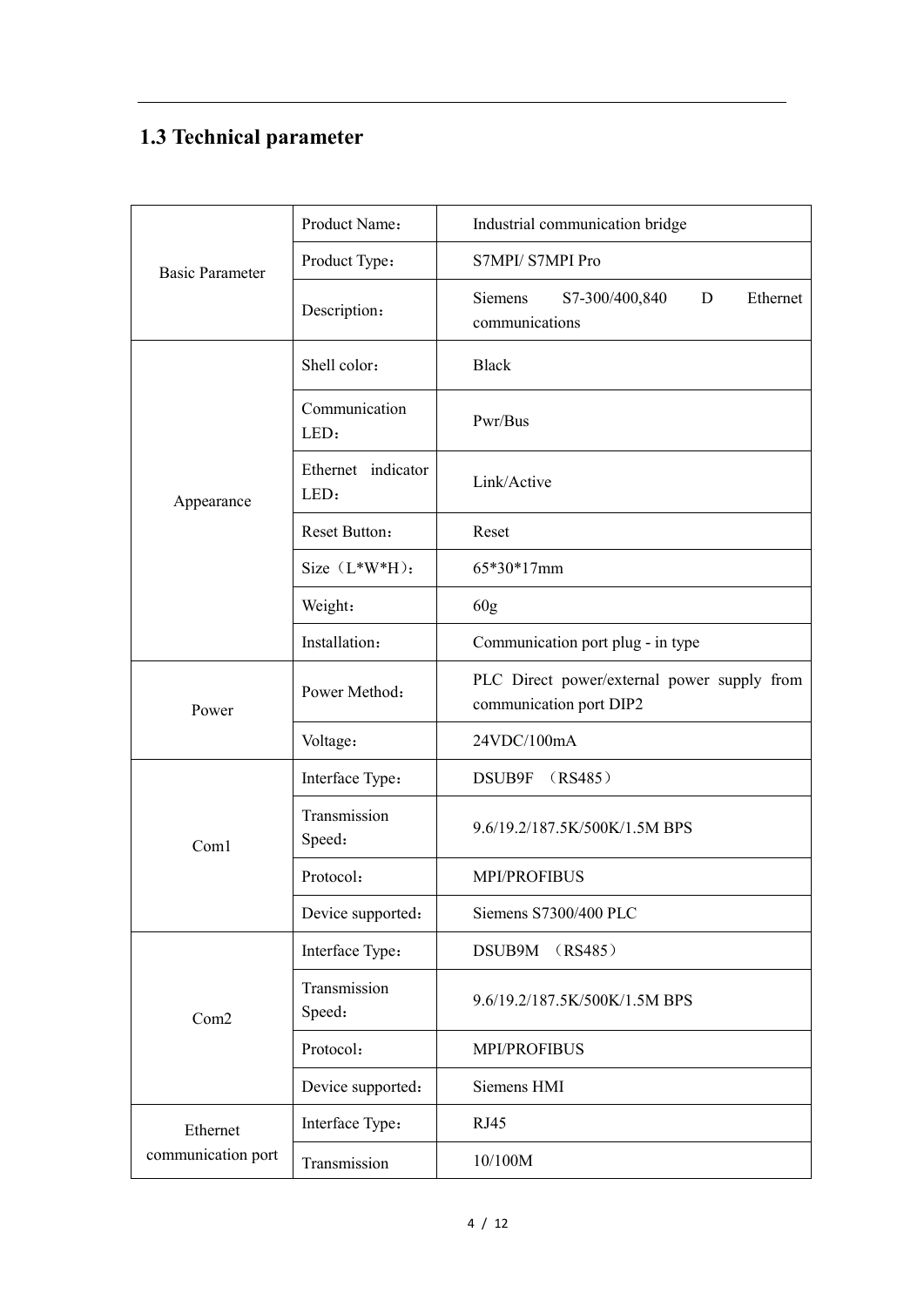|                  | Speed:                   |                           |
|------------------|--------------------------|---------------------------|
|                  | Protocol:                | S7TCP/ModbusTCP           |
|                  | TCP client:              | $16$ pcs                  |
|                  | Programming<br>software: | STEP7/TIA                 |
| Upper software   | Configured<br>software:  | WinCC                     |
|                  | OPC software:            | Kepware OPC, Matricon OPC |
| Parameter        | Parameter tool:          | NET-LINK                  |
| Configuration    | WEB browser:             | Default IP: 192.168.1.188 |
|                  | Temperature:             | $-20 - 85$ °C             |
| Work environment | Humidity:                | 95% Non-condensation      |
|                  | EMC:                     | 2014/30/EU                |
| Certificate      | CE                       | Yes                       |

## <span id="page-4-0"></span>**2. Function**

#### <span id="page-4-1"></span>**Function**:**MODBUS TCP**

The Ethernet port of the bridge supports Modbus TCP protocol, which can be used by configuration software or MES system to access PLC data.

#### <span id="page-4-2"></span>**3. Parameter**

In order to make it more convenient for the user to manage the field equipment in the application, the bridge opens the 【Device Name】 parameter so that the user can name the field equipment connected by the bridge.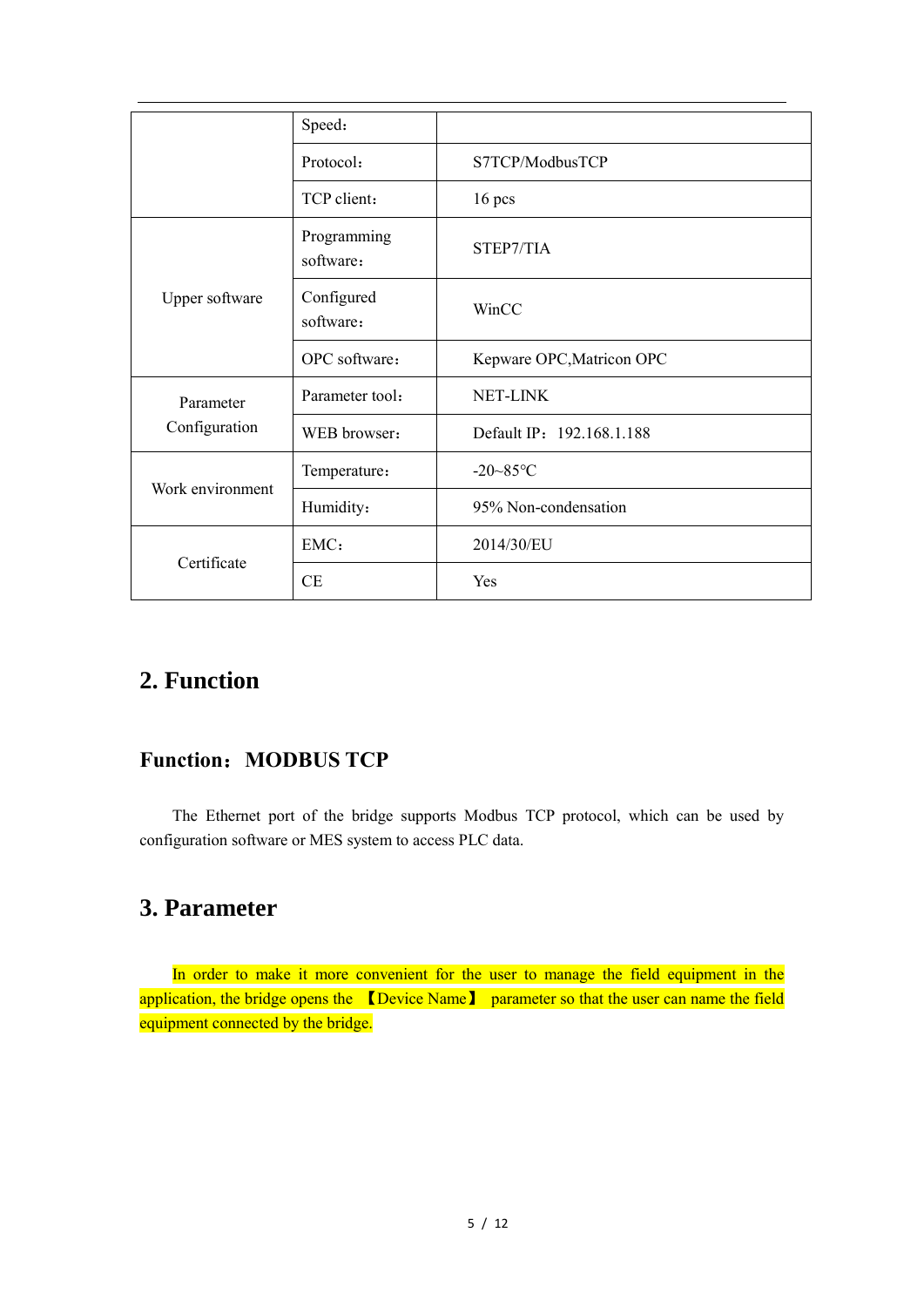## <span id="page-5-0"></span>**Configure the parameter via software**

#### <span id="page-5-1"></span>**3.1 Device search**

Open the parameter configuration tool Net-Link, select the network card connected between the computer and the bridge, and click the "Search" button to search the bridge. It supports cross-network search, and the cross-network search bar shows yellow.

|                  | Net Device search v1.2.0.73                                                               |             |                                                        |             |                                                |                                              |                              |                        | $\equiv$                                | $\Box$<br>$\vert \times \vert$         |
|------------------|-------------------------------------------------------------------------------------------|-------------|--------------------------------------------------------|-------------|------------------------------------------------|----------------------------------------------|------------------------------|------------------------|-----------------------------------------|----------------------------------------|
|                  | Network Card [Ethernet 01] Intel(R) 82579LM Gigabit Network Connection #2 - 192.168.1.50  |             |                                                        |             |                                                |                                              |                              |                        | $\blacktriangleright$ Search            | $\mathbf{S}^{13}$                      |
| No               | ${\tt Bridge\ adapter}\ \dots$                                                            | Device name | $\texttt{Serial number} \quad \texttt{Firmware} \dots$ |             | MAC address                                    | $\operatorname{IP}$ $\operatorname{address}$ | Subnet mask                  | Gateway                |                                         | ${\tt Equipmen} \quad {\tt Productio}$ |
| $\sqrt{3}$       | S7MPI V2.0                                                                                |             | 105949                                                 | 0.3.1.26    | 4E-45-54-01-9D-DD 192.168.1.188                |                                              | 255.255.255.0                | 192.168.1.1            | Siemens                                 | $2021 - 06 - 01$                       |
|                  |                                                                                           |             |                                                        |             |                                                |                                              |                              |                        |                                         |                                        |
|                  |                                                                                           |             |                                                        |             |                                                |                                              |                              |                        |                                         |                                        |
|                  |                                                                                           |             |                                                        |             |                                                |                                              |                              |                        |                                         |                                        |
|                  |                                                                                           |             |                                                        |             |                                                |                                              |                              |                        |                                         |                                        |
|                  |                                                                                           |             |                                                        |             |                                                |                                              |                              |                        |                                         |                                        |
|                  |                                                                                           |             |                                                        |             |                                                |                                              |                              |                        |                                         |                                        |
|                  |                                                                                           |             |                                                        |             |                                                |                                              |                              |                        |                                         |                                        |
|                  |                                                                                           |             |                                                        |             |                                                |                                              |                              |                        |                                         |                                        |
|                  |                                                                                           |             |                                                        |             |                                                |                                              |                              |                        |                                         |                                        |
|                  |                                                                                           |             |                                                        |             |                                                |                                              |                              |                        |                                         |                                        |
|                  |                                                                                           |             |                                                        |             |                                                |                                              |                              |                        |                                         |                                        |
|                  |                                                                                           |             |                                                        |             |                                                |                                              |                              |                        |                                         |                                        |
|                  |                                                                                           |             |                                                        |             |                                                |                                              |                              |                        |                                         |                                        |
|                  |                                                                                           |             |                                                        |             |                                                |                                              |                              |                        |                                         |                                        |
|                  |                                                                                           |             |                                                        |             |                                                |                                              |                              |                        |                                         |                                        |
|                  |                                                                                           |             |                                                        |             |                                                |                                              |                              |                        |                                         |                                        |
|                  |                                                                                           |             |                                                        |             |                                                |                                              |                              |                        |                                         |                                        |
|                  |                                                                                           |             |                                                        |             |                                                |                                              |                              |                        |                                         |                                        |
|                  |                                                                                           |             | IP address: 192.168.1.188                              |             | $0$ pen<br>update                              |                                              |                              |                        |                                         |                                        |
|                  |                                                                                           |             |                                                        |             |                                                |                                              |                              |                        |                                         |                                        |
|                  | Net Device search $v1.2.0.73$                                                             |             |                                                        |             |                                                |                                              |                              |                        | $\equiv$                                | $\Box$<br>$\times$                     |
|                  | Network Card [KEthernet 01] Intel(R) 82579LM Gigabit Network Connection #2 - 192.168.0.50 |             |                                                        |             |                                                |                                              |                              |                        | $\triangleright$ Search<br>$\checkmark$ | $\operatorname{\mathsf{Stop}}$         |
| $\rm{H}\,\rm{o}$ | Bridge adapter<br>S7MPI V2.0                                                              | Device name | Serial number Firmware<br>105949                       | 0, 3, 1, 26 | MAC address<br>4E-45-54-01-9D-DD 192.168.1.188 | IP address                                   | Subnet mask<br>255.255.255.0 | Gateway<br>192.168.1.1 | Siemens  2021-06-01                     | Equipmen Productio                     |
|                  |                                                                                           |             |                                                        |             |                                                |                                              |                              |                        |                                         |                                        |
| 3                |                                                                                           |             |                                                        |             |                                                |                                              |                              |                        |                                         |                                        |
|                  |                                                                                           |             |                                                        |             |                                                |                                              |                              |                        |                                         |                                        |
|                  |                                                                                           |             |                                                        |             |                                                |                                              |                              |                        |                                         |                                        |
|                  |                                                                                           |             |                                                        |             |                                                |                                              |                              |                        |                                         |                                        |
|                  |                                                                                           |             |                                                        |             |                                                |                                              |                              |                        |                                         |                                        |
|                  |                                                                                           |             |                                                        |             |                                                |                                              |                              |                        |                                         |                                        |
|                  |                                                                                           |             |                                                        |             |                                                |                                              |                              |                        |                                         |                                        |
|                  |                                                                                           |             |                                                        |             |                                                |                                              |                              |                        |                                         |                                        |
|                  |                                                                                           |             |                                                        |             |                                                |                                              |                              |                        |                                         |                                        |
|                  |                                                                                           |             |                                                        |             |                                                |                                              |                              |                        |                                         |                                        |
|                  |                                                                                           |             |                                                        |             |                                                |                                              |                              |                        |                                         |                                        |
|                  |                                                                                           |             |                                                        |             |                                                |                                              |                              |                        |                                         |                                        |
|                  |                                                                                           |             |                                                        |             |                                                |                                              |                              |                        |                                         |                                        |
|                  |                                                                                           |             |                                                        |             |                                                |                                              |                              |                        |                                         |                                        |
|                  |                                                                                           |             |                                                        |             |                                                |                                              |                              |                        |                                         |                                        |
|                  |                                                                                           |             |                                                        |             |                                                |                                              |                              |                        |                                         |                                        |
|                  |                                                                                           |             |                                                        |             |                                                |                                              |                              |                        |                                         |                                        |
|                  |                                                                                           |             |                                                        |             |                                                |                                              |                              |                        |                                         |                                        |
|                  |                                                                                           |             |                                                        |             |                                                |                                              |                              |                        |                                         |                                        |
|                  |                                                                                           |             | IP address: 192.168.1.188                              |             | $0\,\mathrm{pen}$<br>update                    |                                              |                              |                        |                                         |                                        |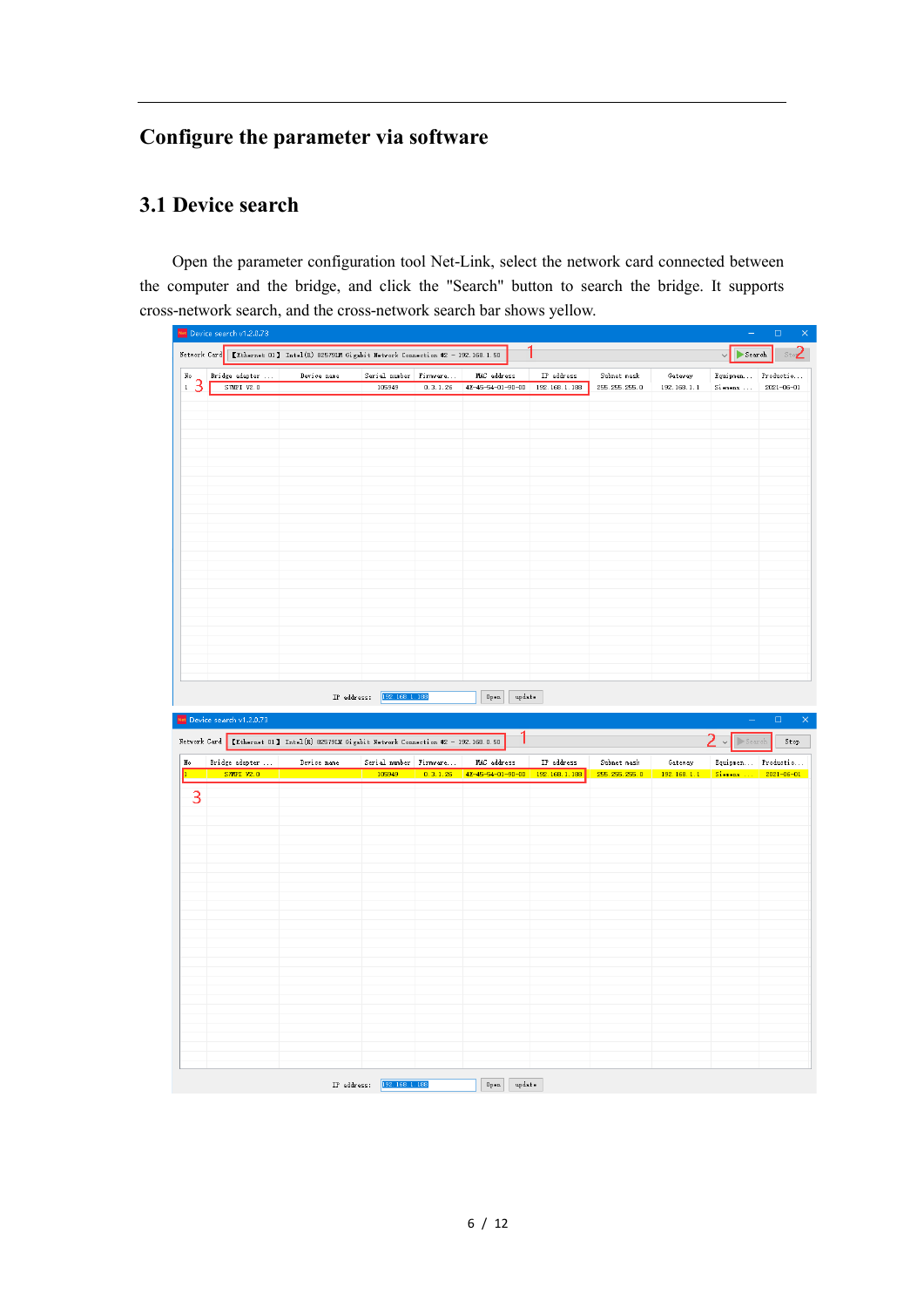#### <span id="page-6-0"></span>**3.2 Change the IP address**

If you want to modify the IP address, subnet mask and gateway parameters of the bridge, you can select the bridge, right mouse button, and select "Modify IP address". In the pop-up dialog box, enter the IP address, subnet mask and gateway that you want to modify, and then click "Modify" button.

| Ţ                          | Bridge adapter                                                                            | Device name | Serial number Firmware           |                                  | MAC address                          | IP address                  | Subnet mask                  | Gateway                | Equipmen Productio            |                                      |
|----------------------------|-------------------------------------------------------------------------------------------|-------------|----------------------------------|----------------------------------|--------------------------------------|-----------------------------|------------------------------|------------------------|-------------------------------|--------------------------------------|
|                            | S7MPI V2.0                                                                                |             | 105949                           | 0.3.1.26                         | 4E-45-54-01-9D-DD                    | 192.168.1.188               | 255.255.255.0                | 192.168.1.1            | Siemens                       | $2021 - 06 - 01$                     |
|                            |                                                                                           |             |                                  |                                  | Open the device<br>Modify IP address |                             |                              |                        |                               |                                      |
|                            |                                                                                           |             |                                  |                                  |                                      |                             |                              |                        |                               |                                      |
|                            |                                                                                           |             |                                  |                                  |                                      |                             |                              |                        |                               |                                      |
|                            |                                                                                           |             |                                  |                                  |                                      |                             |                              |                        |                               |                                      |
|                            |                                                                                           |             |                                  |                                  |                                      |                             |                              |                        |                               |                                      |
|                            |                                                                                           |             |                                  |                                  |                                      |                             |                              |                        |                               |                                      |
|                            |                                                                                           |             |                                  |                                  |                                      |                             |                              |                        |                               |                                      |
|                            |                                                                                           |             |                                  |                                  |                                      |                             |                              |                        |                               |                                      |
|                            |                                                                                           |             |                                  |                                  |                                      |                             |                              |                        |                               |                                      |
|                            |                                                                                           |             |                                  |                                  |                                      |                             |                              |                        |                               |                                      |
|                            |                                                                                           |             |                                  |                                  |                                      |                             |                              |                        |                               |                                      |
|                            |                                                                                           |             |                                  |                                  |                                      |                             |                              |                        |                               |                                      |
|                            |                                                                                           |             |                                  |                                  |                                      |                             |                              |                        |                               |                                      |
|                            |                                                                                           |             |                                  |                                  |                                      |                             |                              |                        |                               |                                      |
|                            |                                                                                           |             |                                  |                                  |                                      |                             |                              |                        |                               |                                      |
|                            |                                                                                           |             |                                  |                                  |                                      |                             |                              |                        |                               |                                      |
|                            |                                                                                           |             |                                  |                                  |                                      |                             |                              |                        |                               |                                      |
|                            | Net Device search v1.2.0.73                                                               |             |                                  |                                  |                                      |                             |                              |                        | $\equiv$                      | $\Box$                               |
|                            | Network Card [Ethernet 01] Intel (R) 82579LM Gigabit Network Connection #2 - 192.168.1.50 |             |                                  |                                  |                                      |                             |                              |                        | $\vee$ Search                 |                                      |
|                            | Bridge adapter<br>S7MPI V2.0                                                              | Device name | Serial number Firmware<br>105949 | 0.3.1.26                         | MAC address<br>4E-45-54-01-9D-DD     | IP address<br>192.168.1.188 | Subnet mask<br>255.255.255.0 | Gateway<br>192.168.1.1 | Equipmen Productio<br>Siemens | $\mathbb{R}^n$<br>Stop<br>2021-06-01 |
|                            |                                                                                           |             |                                  |                                  |                                      |                             |                              |                        |                               |                                      |
|                            |                                                                                           |             |                                  |                                  |                                      |                             |                              |                        |                               |                                      |
|                            |                                                                                           |             |                                  |                                  |                                      |                             |                              |                        |                               |                                      |
|                            |                                                                                           |             |                                  |                                  |                                      |                             |                              |                        |                               |                                      |
|                            |                                                                                           |             |                                  |                                  |                                      |                             |                              |                        |                               |                                      |
|                            |                                                                                           |             |                                  |                                  |                                      |                             |                              |                        |                               |                                      |
|                            |                                                                                           |             |                                  |                                  |                                      |                             |                              |                        |                               |                                      |
|                            |                                                                                           |             |                                  | <sup>Net</sup> Modify IP address | $\Box$<br>$\equiv$                   | $\times$                    |                              |                        |                               |                                      |
|                            |                                                                                           |             |                                  | IP address: 192.168.1.188        |                                      |                             |                              |                        |                               |                                      |
|                            |                                                                                           |             |                                  | Subnet mask: 255.255.255.0       |                                      |                             |                              |                        |                               |                                      |
|                            |                                                                                           |             |                                  | Gateway: 192.168.1.1             |                                      |                             |                              |                        |                               |                                      |
| $\rm{H}\, \rm{o}$<br>$1\,$ |                                                                                           |             |                                  |                                  |                                      | Modify                      |                              |                        |                               |                                      |
|                            |                                                                                           |             |                                  |                                  |                                      |                             |                              |                        |                               |                                      |
|                            |                                                                                           |             |                                  |                                  |                                      |                             |                              |                        |                               |                                      |
|                            |                                                                                           |             |                                  |                                  |                                      |                             |                              |                        |                               |                                      |

#### <span id="page-6-1"></span>**3.3 Open the device**

Select the bridge, right mouse button and select "Open Device" to enter the page of parameter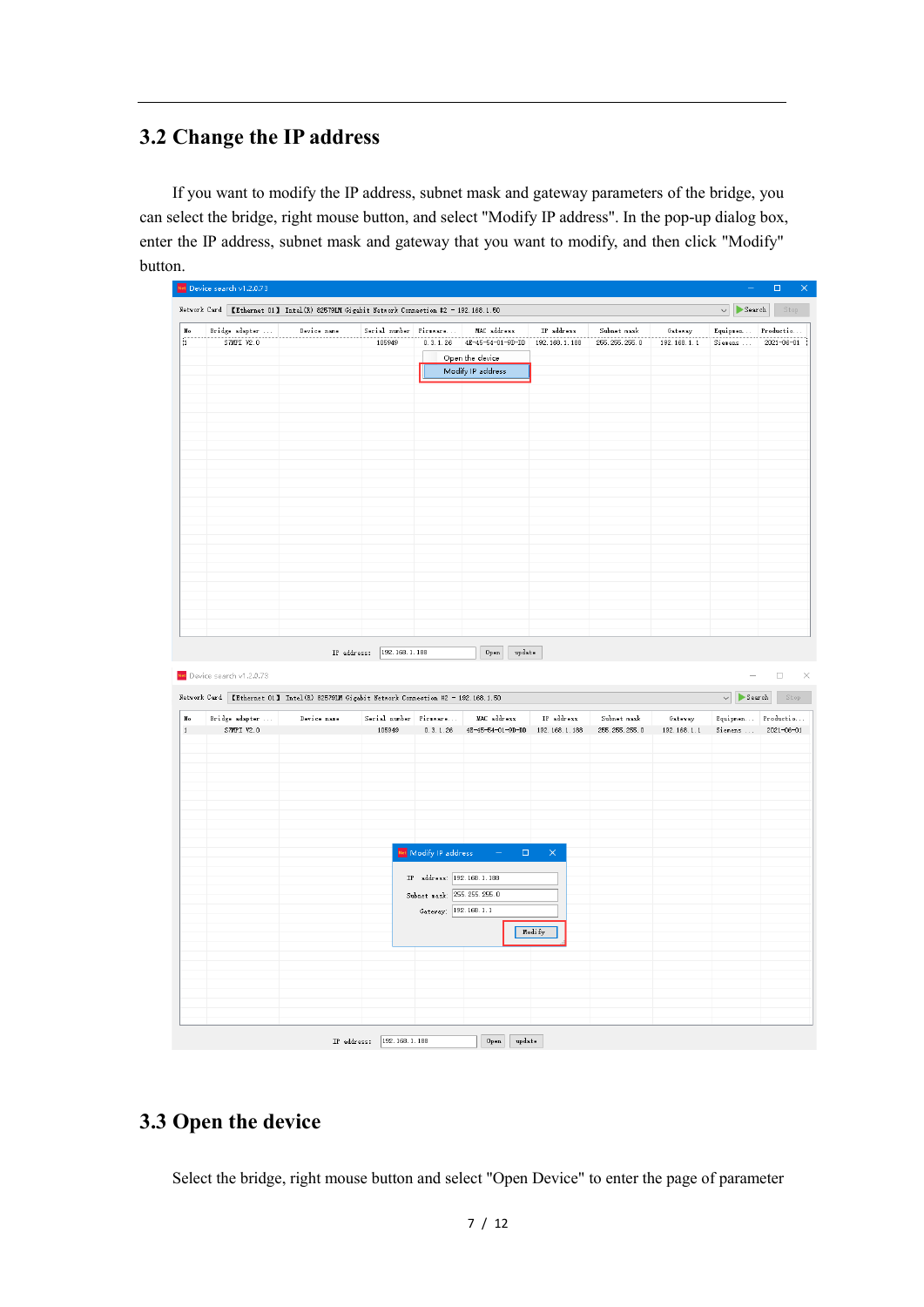setting, diagnosis and test of the bridge.

| Bridge adapter | Device name | Serial number Firmware |                                      | MAC address | IP address    | Subnet mask   | Gateway     | Equipmen | Productio        |
|----------------|-------------|------------------------|--------------------------------------|-------------|---------------|---------------|-------------|----------|------------------|
| S7MPI V2.0     |             | 105949                 | Open the device<br>Modify IP address | $p_{D-DD}$  | 192.168.1.188 | 255.255.255.0 | 192.168.1.1 | Siemens  | $2021 - 06 - 01$ |
|                |             |                        |                                      |             |               |               |             |          |                  |
|                |             |                        |                                      |             |               |               |             |          |                  |
|                |             |                        |                                      |             |               |               |             |          |                  |
|                |             |                        |                                      |             |               |               |             |          |                  |
|                |             |                        |                                      |             |               |               |             |          |                  |
|                |             |                        |                                      |             |               |               |             |          |                  |

### <span id="page-7-0"></span>**3.4 Configuration interface**

Open the communication interface as follows:

| Net Configuration tools [S7MPI V2.0] - 192.168.1.188 |                         |                   |                            |                        |               |              | $\Box$  | $\times$ |
|------------------------------------------------------|-------------------------|-------------------|----------------------------|------------------------|---------------|--------------|---------|----------|
| Device information                                   |                         |                   |                            |                        |               |              |         |          |
| Type:                                                | S7MPI V2.0              | IP address:       | 192.168.1.188              | Export                 | Import        | Clear log    | Refresh |          |
| Serial number:                                       | 105949                  | Subnet mask:      | 255.255.255.0              |                        |               |              |         |          |
| Firmware version:                                    | 0.3.1.26                | Gateway:          | 192.168.1.1                | Download               | Read          | Restart      | Update  |          |
| Equipment type:                                      | Siemens S7300           | MAC address:      | 4E-45-54-01-9D-DD          |                        |               |              |         |          |
| Configure Modbus Slave Diagnosis Test                |                         |                   |                            |                        |               |              |         |          |
|                                                      |                         |                   |                            |                        |               |              |         |          |
| Device name:                                         |                         |                   |                            |                        |               |              |         |          |
| Protocol mode:                                       | MPI M/S<br>$\checkmark$ | X2 baudrate type: | <b>HMI</b><br>$\checkmark$ | IP address:            | 192.168.1.188 |              |         |          |
| address:                                             | 10                      | X1 baudrate:      | Auto<br>$\checkmark$       | Subnet mask:           | 255.255.255.0 |              |         |          |
| Highest address:                                     | 31                      | X2 data bit:      | 8                          | Gateway:               | 192.168.1.1   |              |         |          |
| X1 baudrate:                                         | Auto<br>$\checkmark$    | X2 check bit:     | None                       | S7TCP address:         | 12            |              |         |          |
| coefficient:                                         | 10                      | X2 stop bit:      | $\vert$                    | S7TCP address by slot: | 0ff           | $\checkmark$ |         |          |
|                                                      |                         |                   |                            | OpenTop port:          | 1099          |              |         |          |
|                                                      |                         |                   |                            |                        |               |              |         |          |
|                                                      |                         |                   |                            |                        |               |              |         |          |
|                                                      |                         |                   |                            |                        |               |              |         |          |

Parameter description is as follows:

【Equipment name】 : The field equipment connected by the bridge can be named, such as No. 1 air compressor, or it could not be set;

【protocol mode】 : It can be set as the MPI master and slave station (when the bridge is inserted in the PLC MPI port) or PROFIBUS (when the bridge is inserted in the PLC DP port);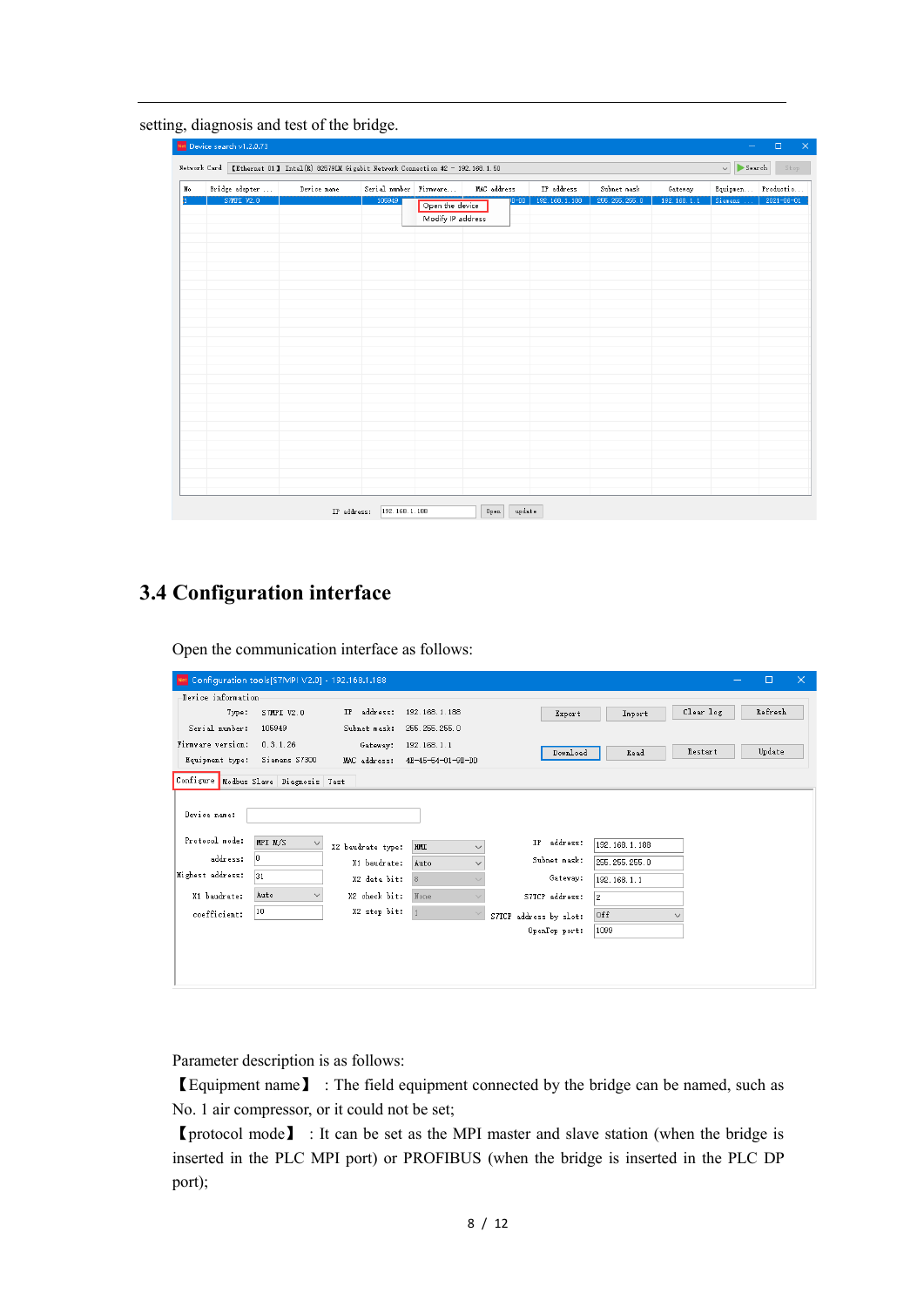【Module address】: Set the bridge's station address, which does not conflict with the station address of other devices on the bus;

【Bus highest address】 : Set the highest station address that the bus can recognize. It is recommended to be default.

【serial port X1 baud rate】 : It can be set to automatic, automatic state: bridge automatic recognition and PLC communication baud rate, can also be set according to the actual PLC baud rate manual;

【address interval refresh coefficient】 : It is recommended to be default;

【Serial port X2 mode】 : The default is HMI, without modification;

【Serial port X2 baud rate】 : It can be set to automatic. Automatic state: the baud rate of the bridge automatic recognition and touch screen communication, or the baud rate can be set manually according to the actual touch screen baud rate. This parameter is only meaningful for bridge type;

【IP address】 : Set the IP address of the bridge;

【subnet mask】 : Sets the subnet mask of the bridge;

【Gateway】 : The gateway to set the bridge;

【S7TCP target address slot number is determined】 : Open state: S7TCP target address is determined by slot number;

【S7TCP target address】 : When 【S7TCP target address slot number determined】 is off, this parameter will take effect, manually set the S7TCP target address;

【OpenCP port】 : Default is 1099, recommended default;

After modifying the parameters, click the "Download" button.

#### <span id="page-8-0"></span>**3.5 Diagnostic interface**

Select the "Communication Diagnosis" option page and open the diagnosis interface to view the operation of the bridge:

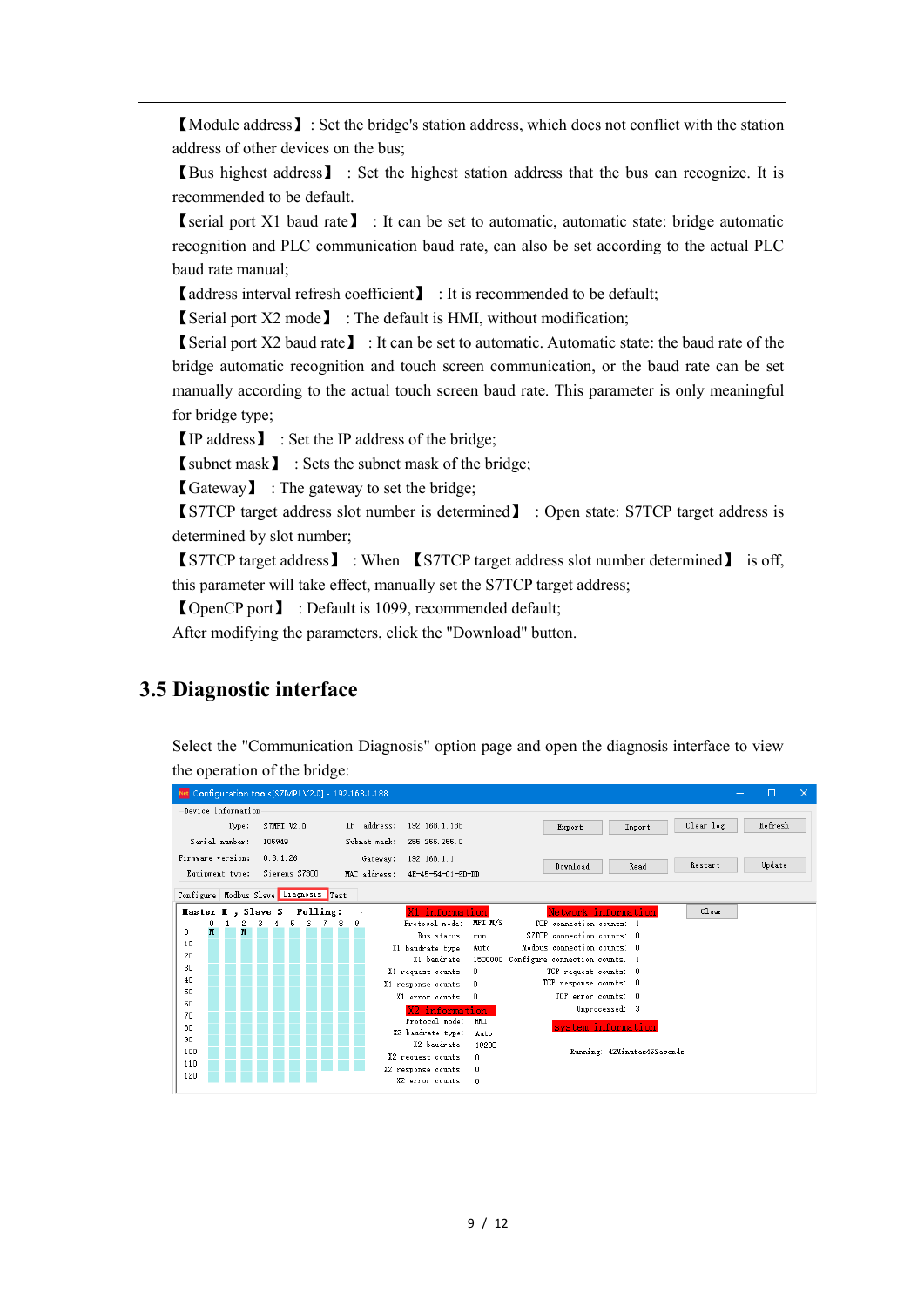#### <span id="page-9-0"></span>**3.6 Testing interface**

Select the "Test" option page, open the test interface, set the communication parameters, and then click the "Connect" button ---- "Send" to test the communication between the bridge and PLC.

| Net Configuration tools[S7MPI V2.0] - 192.168.1.188                    |                                                                    | $\Box$                                      | $\times$ |
|------------------------------------------------------------------------|--------------------------------------------------------------------|---------------------------------------------|----------|
| Device information                                                     |                                                                    |                                             |          |
| Type:<br>S7MPI V2.0                                                    | IP address:<br>192.168.1.188                                       | Refresh<br>Clear log<br>Export<br>Import    |          |
| Serial number:<br>105949                                               | Subnet mask:<br>255, 255, 255, 0                                   |                                             |          |
| Firmware version:<br>0.3.1.26                                          | 192.168.1.1<br>Gateway:                                            | Update<br>Restart<br>Download<br>Read       |          |
| Equipment type: Siemens S7300                                          | MAC address: 4E-45-54-01-9D-DD                                     |                                             |          |
| Configure   Modbus Slave   Diagnosis   Test                            |                                                                    |                                             |          |
| IP address: 192.168.1.188<br>Data start address: 50000<br>Data length: | Device ID: 2<br>Modbus function code:<br>FC3: Read register $\vee$ | Close<br>Connect                            |          |
| Send data protocol frame<br>01 1D 00 00 00 06 02 03 C3 50 00 01        |                                                                    | Clear<br>Send<br>Send counts: 286           |          |
|                                                                        |                                                                    | Reconnect counts: 0                         |          |
| Receive data protocol frame                                            |                                                                    | Overtime counts: 0                          |          |
| 01 1C 00 00 00 05 02 03 02 57 01                                       |                                                                    | Receive counts: 285                         |          |
|                                                                        |                                                                    | Correct counts: 285                         |          |
|                                                                        |                                                                    | Response time: 15ms<br>$\epsilon_{\rm eff}$ |          |
|                                                                        |                                                                    |                                             |          |

## <span id="page-9-1"></span>**4.Modbus TCP Communication**

#### <span id="page-9-2"></span>**4.1 Modbus Mapping Table**

PLC internal register address and Modbus address corresponding table

| <b>Modbus</b><br>address | PLC<br><b>Internal</b><br>register<br>address | Data Type | <b>Computational Formula</b>                                         | <b>MODBUS</b> Function no.    | <b>Maximum</b><br>instruction<br>number |
|--------------------------|-----------------------------------------------|-----------|----------------------------------------------------------------------|-------------------------------|-----------------------------------------|
| $000001-$                | $Q0.0\sim$                                    |           | $Qm.n = 000001 + m*8 + n$                                            |                               | S7-200: 119                             |
|                          |                                               |           | $^{\circ}$                                                           | FC1 (reading coil)            | S7-300: 784                             |
| $050001-$                | M0.0 <sub>~</sub>                             | Bit       | $Mm.n = 050001 + m*8 + n$                                            | FC5 (writing coil)            | FC5:1                                   |
| $100001-$                | $I0.0\sim$                                    |           | $\mathbf{Im} \cdot \mathbf{n} = 100001 + \mathbf{m}^*8 + \mathbf{n}$ |                               | S7-200: 119                             |
|                          |                                               |           |                                                                      | $FC2$ (<br>Reading the input) | S7-300: 784                             |
| $400001 -$               | DBx.DBW0~                                     |           | $DB1.DBWm = 400001 +$                                                |                               |                                         |
|                          |                                               |           | $m/2$ , <i>m</i> is even $\Omega$                                    |                               |                                         |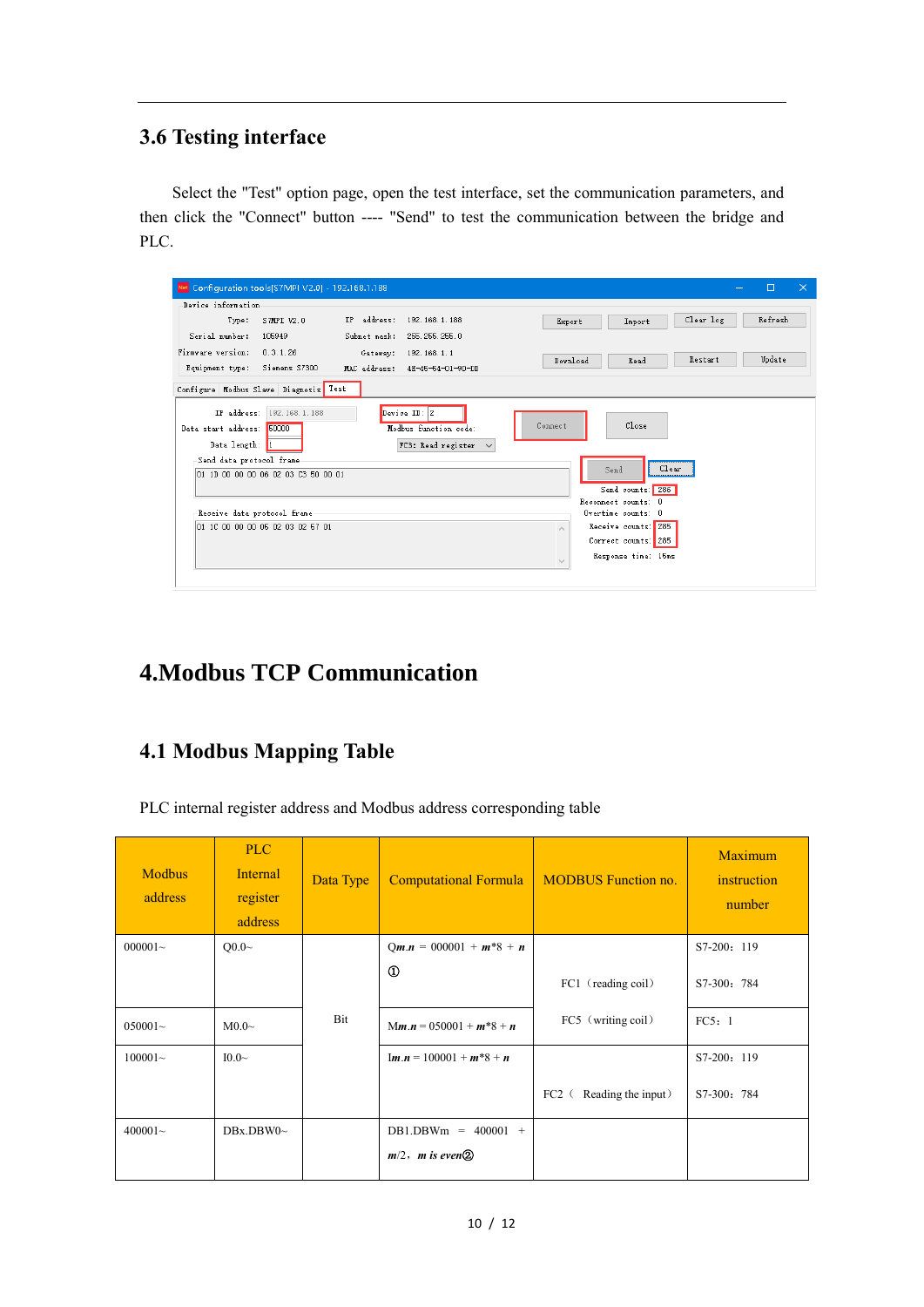| $450001 -$ | MWO~ |      | MW $m = 450001 + m/2$ , $m$ is FC3 (Read multiply register) |                                            | FC3: 111  |
|------------|------|------|-------------------------------------------------------------|--------------------------------------------|-----------|
|            |      | Word | even                                                        | FC16 (Write<br>multiply<br>register)       | FC16: 111 |
|            |      |      |                                                             | FC6 (Write a single)<br>multiply register) | FC6:1     |

**Notes:**

- ① **: For example, Q1.5, its corresponding Modbus address is: Q1.5=000001+8\*1+5=000014;**
- ②:**For example, DB1.DBW100, its corresponding Modbus address is:**

 **DB1.DBW100=400001+100/2=400051;**

**By default, the Modbus address area 400001-450000 corresponds to the DB1 data block of Siemens 300PLC. You can also specify a number of DB data blocks freely here. Modifying this with Net-Link tool:**

| Net Configuration tools[S7MPI V2.0] - 192.168.1.188                   |                                                               |                  | □<br>$\times$        |
|-----------------------------------------------------------------------|---------------------------------------------------------------|------------------|----------------------|
| Device information<br>Type:<br>S7MPI V2.0<br>Serial number:<br>105949 | IP address:<br>192.168.1.188<br>Subnet mask:<br>255.255.255.0 | Import<br>Export | Refresh<br>Clear log |
| Firmware version:<br>0.3.1.26<br>Siemens S7300<br>Equipment type:     | Gateway:<br>192.168.1.1<br>MAC address:<br>4E-45-54-01-9D-DD  | Download<br>Read | Update<br>Restart    |
| Configure Modbus Slave Diagnosis Test                                 |                                                               |                  |                      |
| $\sqrt{\left($ it works for S7300/400)<br>0n                          | (x2 mode should be selected to be Modbus slave)               |                  |                      |
| Modbus slave address sheet-                                           | -Modbus RTU-                                                  |                  |                      |
| DB block<br>Modbus address                                            | Slave address:                                                |                  |                      |
| DB:<br>400001-404800                                                  | $\overline{2}$<br>Target address:                             |                  |                      |
| 2<br>405001-409800<br>DB:                                             |                                                               |                  |                      |
| 3<br>410001-414800<br>DB:                                             |                                                               |                  |                      |
| 4<br>415001-419800<br>DB:                                             |                                                               |                  |                      |
| 5<br>420001-424800<br>DB:                                             |                                                               |                  |                      |
| 6<br>DB:<br>425001-429800                                             |                                                               |                  |                      |
| DB:<br>430001-434800                                                  |                                                               |                  |                      |
| 8<br>435001-439800<br>DB:                                             |                                                               |                  |                      |
| 9<br>DB:<br>440001-444800                                             |                                                               |                  |                      |
| 445001-449800<br>10<br>DB:                                            |                                                               |                  |                      |

**Open** 【**Modbus slave mapping address**】**, and specify the corresponding relationship between multiple DB block numbers and Modbus address area;**

**By default, such as DB2.DBW100, the corresponding Modbus address is:**

**DB2.DBW100=405001+100/2=405051.** 

<span id="page-10-0"></span>**And Users can modify the DB block number according to their needs.**

#### **4.2 Modbus Communication Test**

Test with the ModScan32 tool

1. Open the software and set the data to be tested. For example, read the 111 words starting from 400001, set as follows: